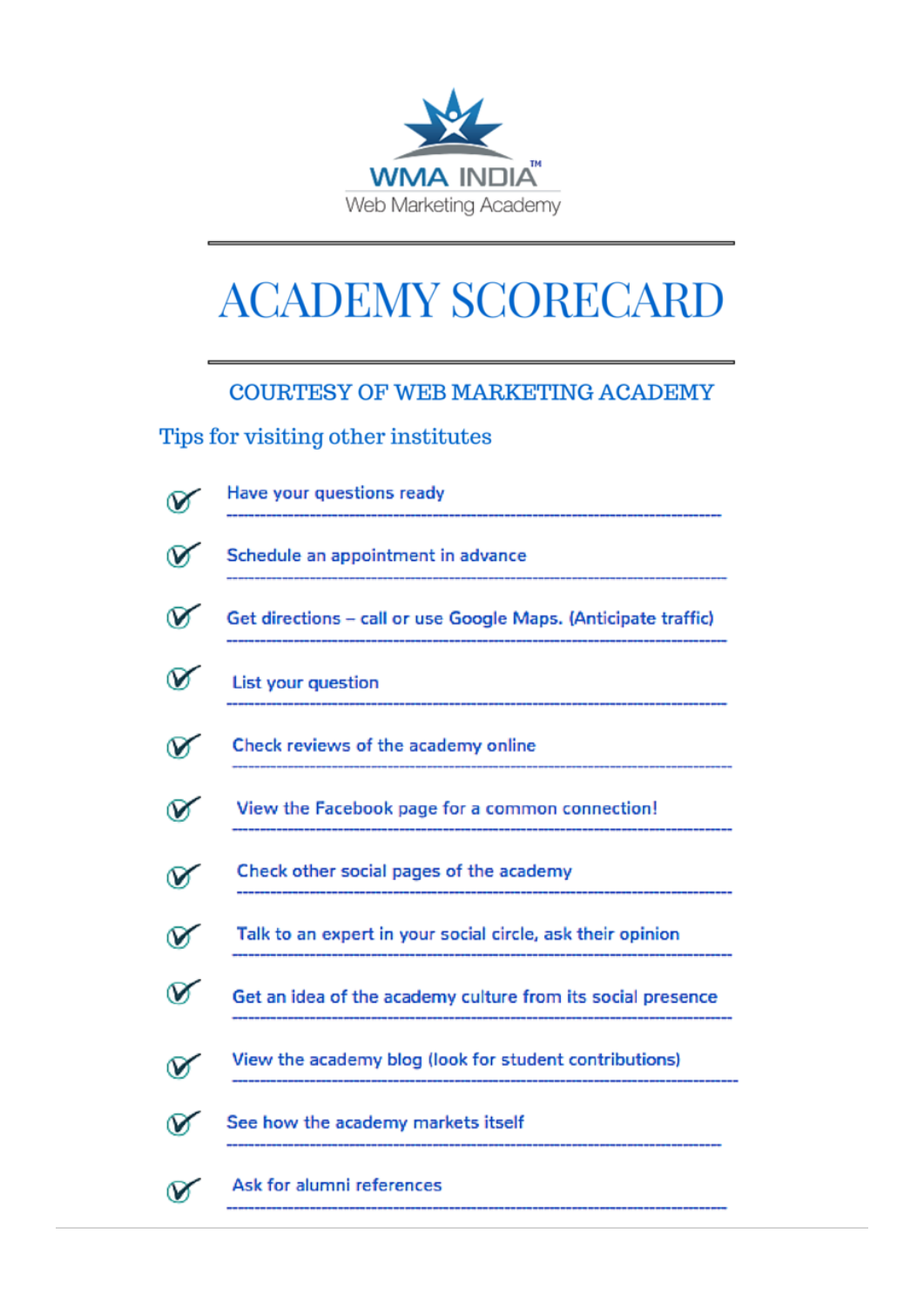

## **ACADEMY SCORE CARD**

**Use this card to help compare other institutes you are considering. Print copies if required.**

|                               | ose this card to help compare other mstitutes you are considering. Frint copies in required.<br><b>WEB MARKETING ACADEMY</b> |  |
|-------------------------------|------------------------------------------------------------------------------------------------------------------------------|--|
| <b>INSTITUTE NAME</b>         | (WMA India)                                                                                                                  |  |
|                               |                                                                                                                              |  |
| <b>LOCATION/ENVIR</b>         | - Residential neighborhood                                                                                                   |  |
| <b>ONMENT</b>                 | - 1 Km - Indira Nagar                                                                                                        |  |
|                               | <b>Metro station</b>                                                                                                         |  |
| • distance from home          | - 4 kms from MG Road                                                                                                         |  |
|                               | - 5 kms from Koramangala                                                                                                     |  |
| • formal, casual              | - Casual/Fun                                                                                                                 |  |
| • transportation              | - Metro/Bus/Public                                                                                                           |  |
| <b>SIZE</b>                   | - Founded 2011 - 600                                                                                                         |  |
| $\cdot$ enrolment             | graduated                                                                                                                    |  |
| · size of the campus          | - 4 individual training room                                                                                                 |  |
| <b>ACADEMICS</b>              | - Digital marketing, social,                                                                                                 |  |
|                               | Google ad words, analytics,                                                                                                  |  |
| $\cdot$ courses               | email, mobile                                                                                                                |  |
| • student-faculty ratio       | - 10:1 student-to-faculty                                                                                                    |  |
| • average class size          | ratio                                                                                                                        |  |
| • certificates                | - Max 10 per batch                                                                                                           |  |
|                               |                                                                                                                              |  |
|                               | - Official Google partner                                                                                                    |  |
|                               |                                                                                                                              |  |
|                               | - Google Adwords, Google                                                                                                     |  |
|                               | <b>Analytics, Inbound Marketing</b>                                                                                          |  |
|                               | <b>Certificate, Facebook</b>                                                                                                 |  |
|                               | <b>Blueprint</b>                                                                                                             |  |
| <b>PLACEMENTS/OUT</b>         | - Google, Infosys, Cognizant,                                                                                                |  |
| <b>COMES</b>                  | <b>Accenture, Red Bus, Flipkart,</b>                                                                                         |  |
|                               | Amazon, TESCO, PRACTO,                                                                                                       |  |
| • placements                  | <b>Startups</b>                                                                                                              |  |
| package                       |                                                                                                                              |  |
| $\cdot$ startup               | - Rs 20000- 40,000 per                                                                                                       |  |
|                               | month freshers                                                                                                               |  |
|                               |                                                                                                                              |  |
|                               | - Upto 60 Lacs per annum                                                                                                     |  |
|                               | digital marketing manager                                                                                                    |  |
| • growth                      |                                                                                                                              |  |
|                               | - Several startups                                                                                                           |  |
|                               | - Moved career and promoted                                                                                                  |  |
|                               | to higher role                                                                                                               |  |
| <b>ADMISSION</b>              | - One Month waiting list                                                                                                     |  |
| <b>REQUIREMENT</b>            |                                                                                                                              |  |
|                               | - 3 months weekday                                                                                                           |  |
| • deadline                    | - 6 months weekends                                                                                                          |  |
| • duration                    |                                                                                                                              |  |
|                               | - Mentorship during &                                                                                                        |  |
|                               | <b>lifetime</b>                                                                                                              |  |
|                               |                                                                                                                              |  |
| • support<br>• missed classes | - Flexible, can take individual                                                                                              |  |
|                               | or in any other batches                                                                                                      |  |
|                               |                                                                                                                              |  |
| <b>ACTIVITIES</b>             | - OME Community                                                                                                              |  |
|                               |                                                                                                                              |  |
| • community                   | - Official partners of AIESEC                                                                                                |  |
| endorsement                   | - Christ University, IIMB,                                                                                                   |  |
| Meetup                        | <b>Dublin City University</b>                                                                                                |  |
| · social                      |                                                                                                                              |  |